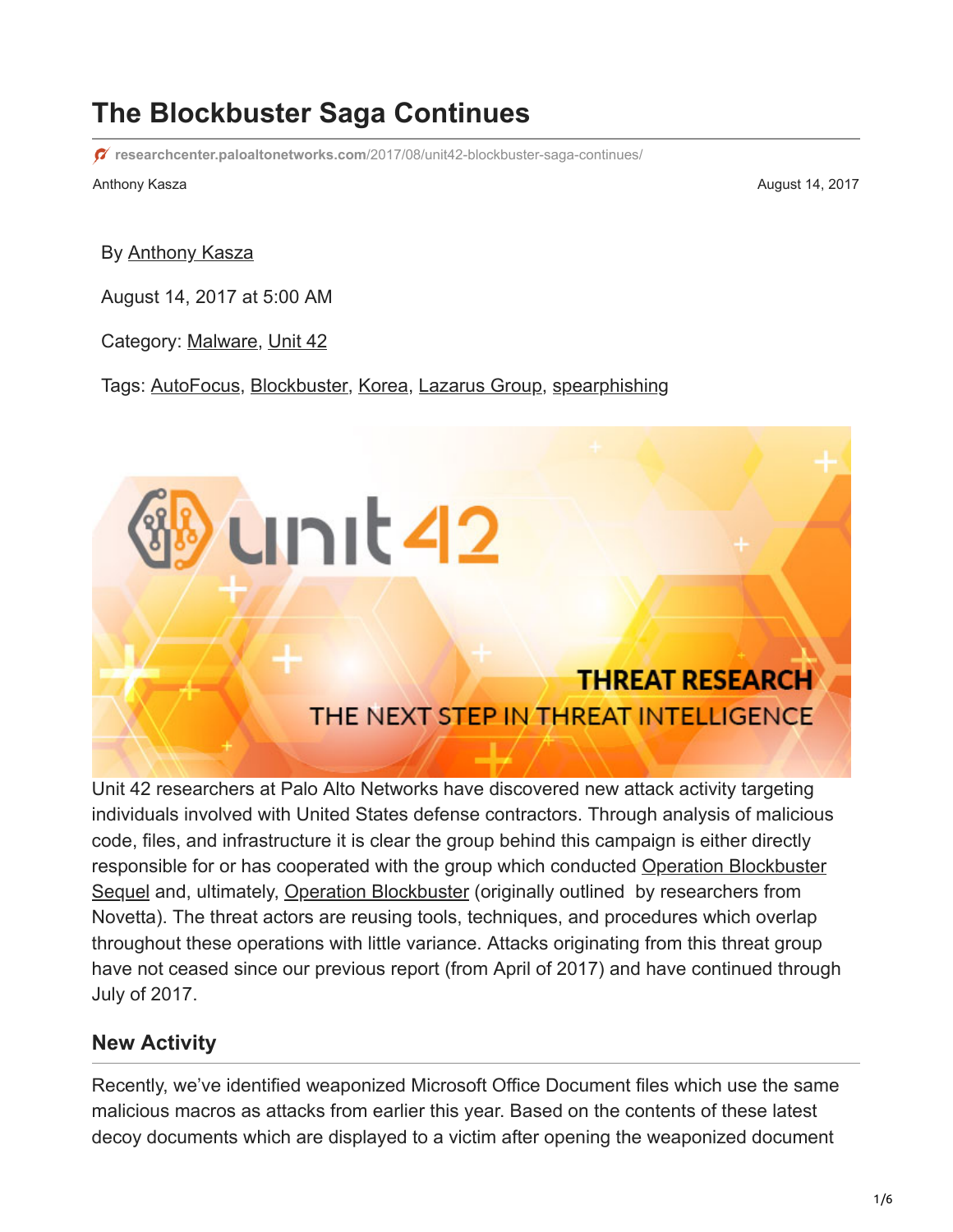the attackers have switched targets from Korean language speakers to English language speakers. Most notably, decoy document themes now include job role descriptions and internal policies from US defense contractors.

The following image shows the content of one of the recent decoy documents (de2d458c8e4befcd478a0010789d80997793790b18a347d10a595d6e87d91f34). It is a job description at a defense contractor.

#### **Mechanical Integration Engineering Mgr**

#### **Job Description:**

The THAAD Interceptor Mechanical Integration Engineering Manager will lead a team of propulsion, ordnance and structures engineers in a fast-paced environment supporting production and post-production. Direct engagement with LM manufacturing facilities, subcontractors and government customer personnel. Visible and vocal leadership of engineering team and daily direct interface with LM executive leadership on issue resolution, opportunity plans and progress.

Primary duties include:

- Lead team in resolution of mechanical product test failures. Work closely with manufacturing facilities (LM and subcontractors) in the triage of test failures and planning and execution of root cause investigations and corrective action implementation. Be closely tied into tactics and report out status daily to executive leadership.

- Identify, plan and execute producibility improvements

- Manage professional engineering staff, establishing and maintaining appropriate headcount and salary grade mix; respond and adjust rapidly and urgently to emerging issues and apply resources appropriately; manage competing priorities and satisfy all schedule demands while adopting a fixed-price mentality

- Interface with Senior Manager and Director level leaders on Program and with MDA customers.

- Actively collaborate with the LOB and Engineering on critical needs and issues throughout the program

#### **Basic Qualifications**

- Minimum 8 years of technical experience with demonstrated expertise in complex missile, space, or aircraft systems.

- Experience leading technical teams

- Demonstrated technical depth and breadth in Mechanical Engineering, particularly in structures and/or propulsion/ordnance design and associated test equipment

- Excellent communication skills, both verbal and written, with the ability to articulate complex technical and programmatic issues to subordinates, peers, management and customers.

- Proven ability to drive closure and resolve technical issues/challenges

- Experience as Certified Principal Engineer (CPE) or equivalent design cognizant engineering role for missile, spacecraft or aircraft

The following images also shows the contents of a recent decoy document (062aadf3eb69686f4881860d88ce472e6b1c07e1f586d840dd2ee1f7b76cabe7). It contains an exact copy of a publicly available job description, including typos, at a US defense contractor.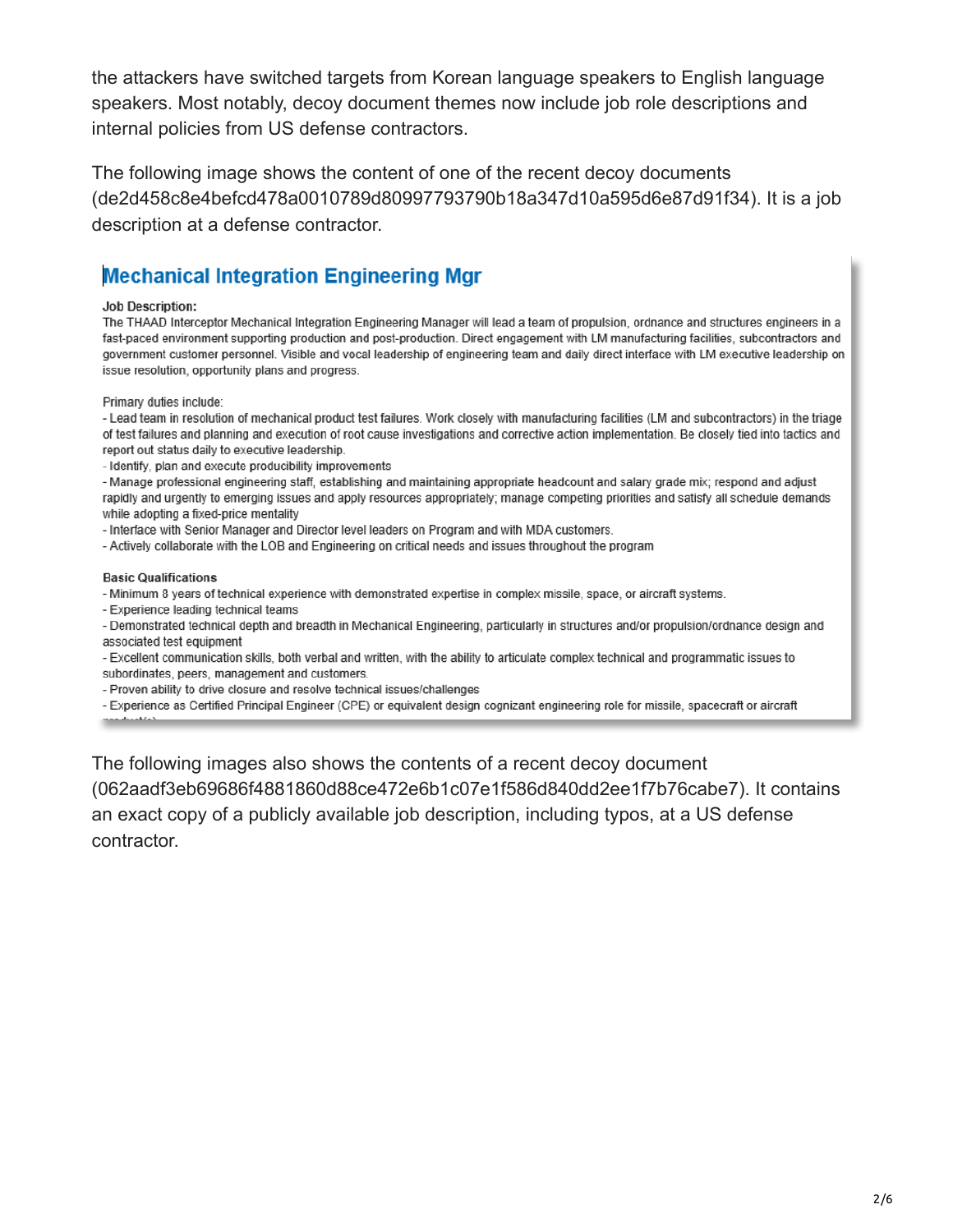# Director, Sales & BD, Mission EQuipment

#### Location

San Diego, California, United States

#### **Job Description**

#### Summary

Sikorskys Mission Equipment business is seeking a highly talented and motivated Director of Sales and Business Development to lead the internal and external sales force at LifePort Inc. and Enflite. The successful candidate will be charged with the responsibility to grow a business with \$50M+ in sales, as well as maintaining high levels of employee engagement across the organization.

#### **Essential Duties and Responsibilities**

Responsible for establishing and growing Mission Equipment in International and doemstic markets by strategically seeking out and creating sales opportunities and channels.

The weaponized documents have been hosted on systems which we believe have likely been compromised and repurposed. Two of the URL paths used to host the weaponized documents on the compromised systems are exact matches (event/careers/jobs/description/docs). The payloads delivered by the weaponized documents are extremely similar to the payloads delivered by weaponized documents detailed in our April 2017 [report](https://blog.paloaltonetworks.com/2017/04/unit42-the-blockbuster-sequel/) on the threat group's activity.

For a more comprehensive understanding of the relationships between samples and infrastructure used in the recent activity see the following network graph.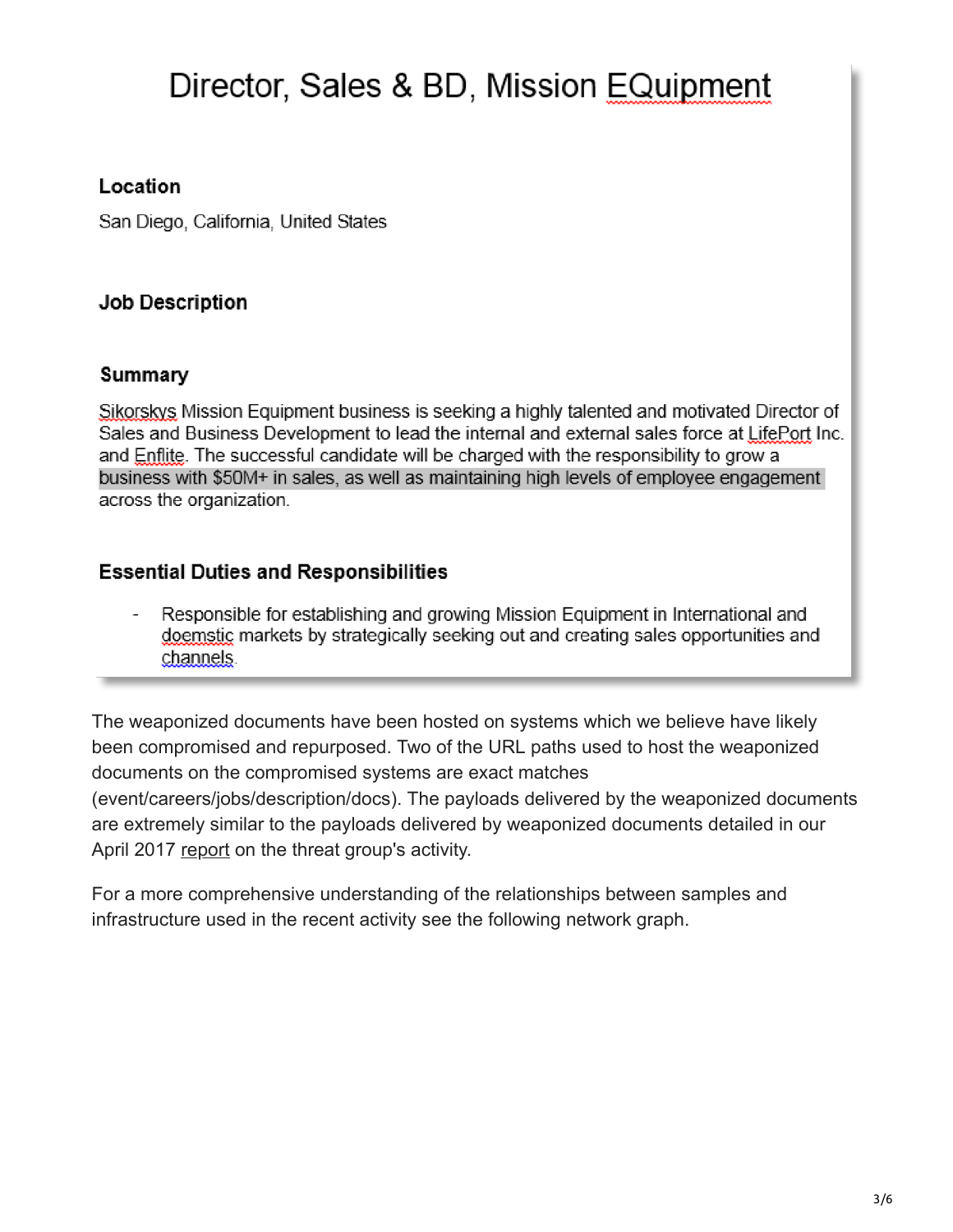

The document metadata Author "ISkyISea" is used across multiple weaponized document files. IPv4 addresses (210.202.40[.]35) hosting the weaponized documents have also been hardcoded as command and control servers for previous samples (16c3a7f143e831dd0481d2d57aae885090e22ec55cc8282009f641755d423fcd).

### **Ties to Blockbuster**

The source code used in the macros embedded in the weaponized documents described above was also detailed in a previous [report](https://blog.paloaltonetworks.com/2017/04/unit42-the-blockbuster-sequel/) where it was included in testing documents uploaded to VirusTotal. This reuse of macro source code, XOR keys used within the macro to decode implant payloads, and the functional overlap in the payloads the macros write to disk demonstrates the continued use of this tool set by this threat group. The use of an automated tool to build the weaponized documents would explain the common but not consistent reuse of metadata, payloads, and XOR keys within the documents.

Other similarities between the previously reported activity and this new activity can be seen within the PE payloads written to disk by the malicious documents. The payloads function similarly to other implants associated with this threat group. The use of a fake TLS communications protocol, encoded strings within samples, filenames and contents of batch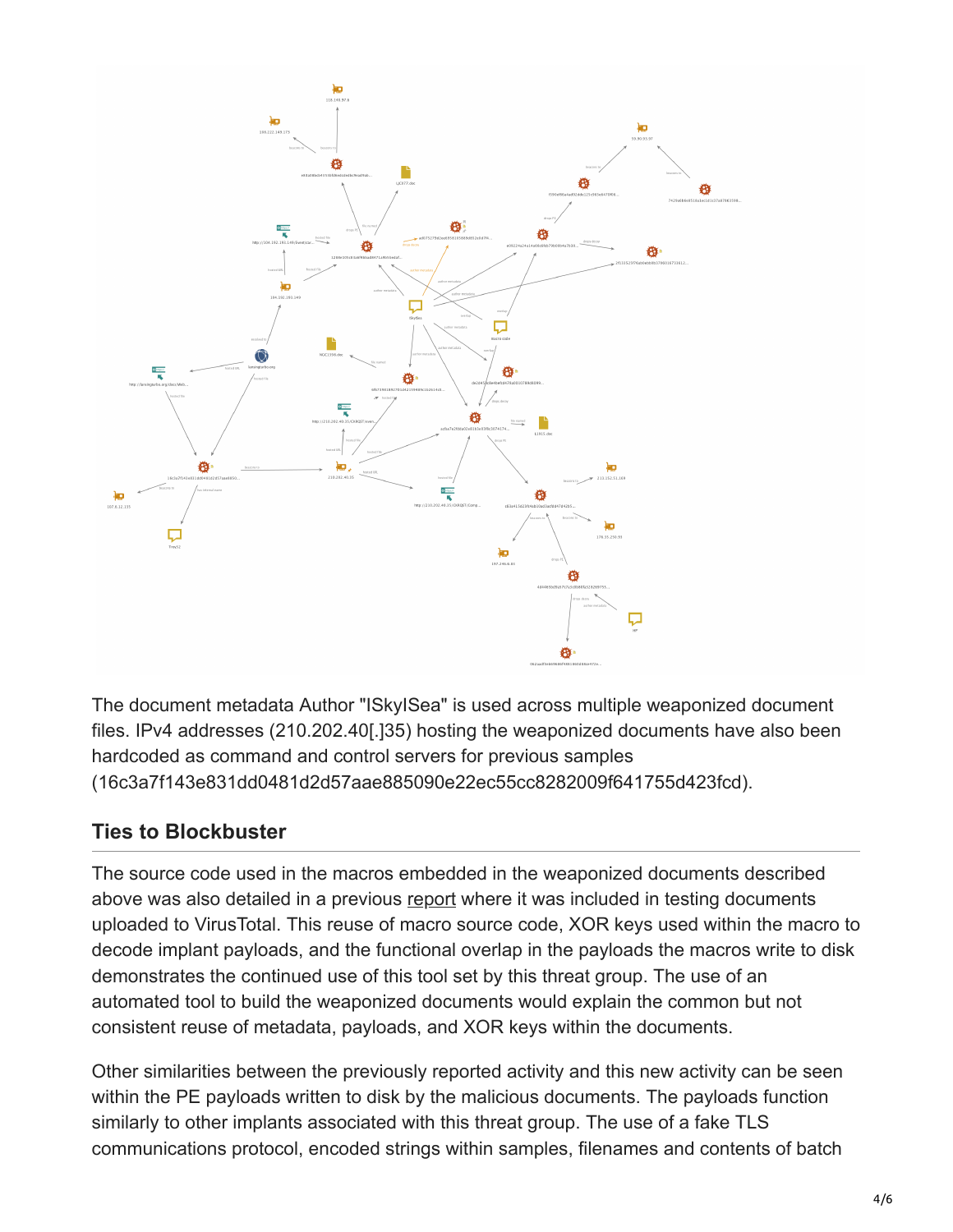files embedded within implants, as well implants beaconing directly to IPv4 addresses (and not resolving domains for command and control) are all known techniques associated with the threat group. These tactics have changed very little since the original Operation Blockbuster.

In addition to tool reuse, infrastructure overlaps also exist. URLs used for hosting the malicious documents and IPv4 addresses used for command and control overlap with infrastructure previously used by the group.

## **Final Thoughts**

The techniques and tactics the group uses have changed little in recent attacks. Tool and infrastructure overlaps with previous campaigns are apparent. Given that the threat actors have continued operations despite their discovery and public exposure it is likely they will continue to operate and launch targeted campaigns.

Palo Alto Networks researchers will continue to monitor this group's activities and stay abreast to additional attacks using this tool set.

- The malicious files describe in this report are flagged as malicious by WildFire and in Threat Prevention.
- AutoFocus users can learn more about the threat group and their indicators by examining the [BlockBuster\\_Sequel tag](https://autofocus.paloaltonetworks.com/).

#### **Indicators of Compromise**

#### **SHA256**

4d4465bd9a57c7a3c0b80fa3282697554a1419794afa36e544a4ae06d60c1615 f390ef86a4ad92dde125c983e6470f08344b9eaa14c17a1e6c4bb7ebfa7c4ec9 acfae7e2fdda02e81b3e03f8c30741744d629cd672db424027f7caa59c975897 7429a6b6e8518a1ec1d1c37a8786359885f2fd4abde560adaef331ca9deaeefd e09224a24a14a08c6fcb79b00b4a7b3097c84f805f5f2adefe2f7d04d7b4a8ee 062aadf3eb69686f4881860d88ce472e6b1c07e1f586d840dd2ee1f7b76cabe7 c63a415d23fc4ab10ad3acfdd47d42b5c7444604485ab45147277cca82fffb34 16c3a7f143e831dd0481d2d57aae885090e22ec55cc8282009f641755d423fcd de2d458c8e4befcd478a0010789d80997793790b18a347d10a595d6e87d91f34 2f133525f76ab0ebb0b370601673361253074c337f0b0895d0f0cb5bc261cfcb